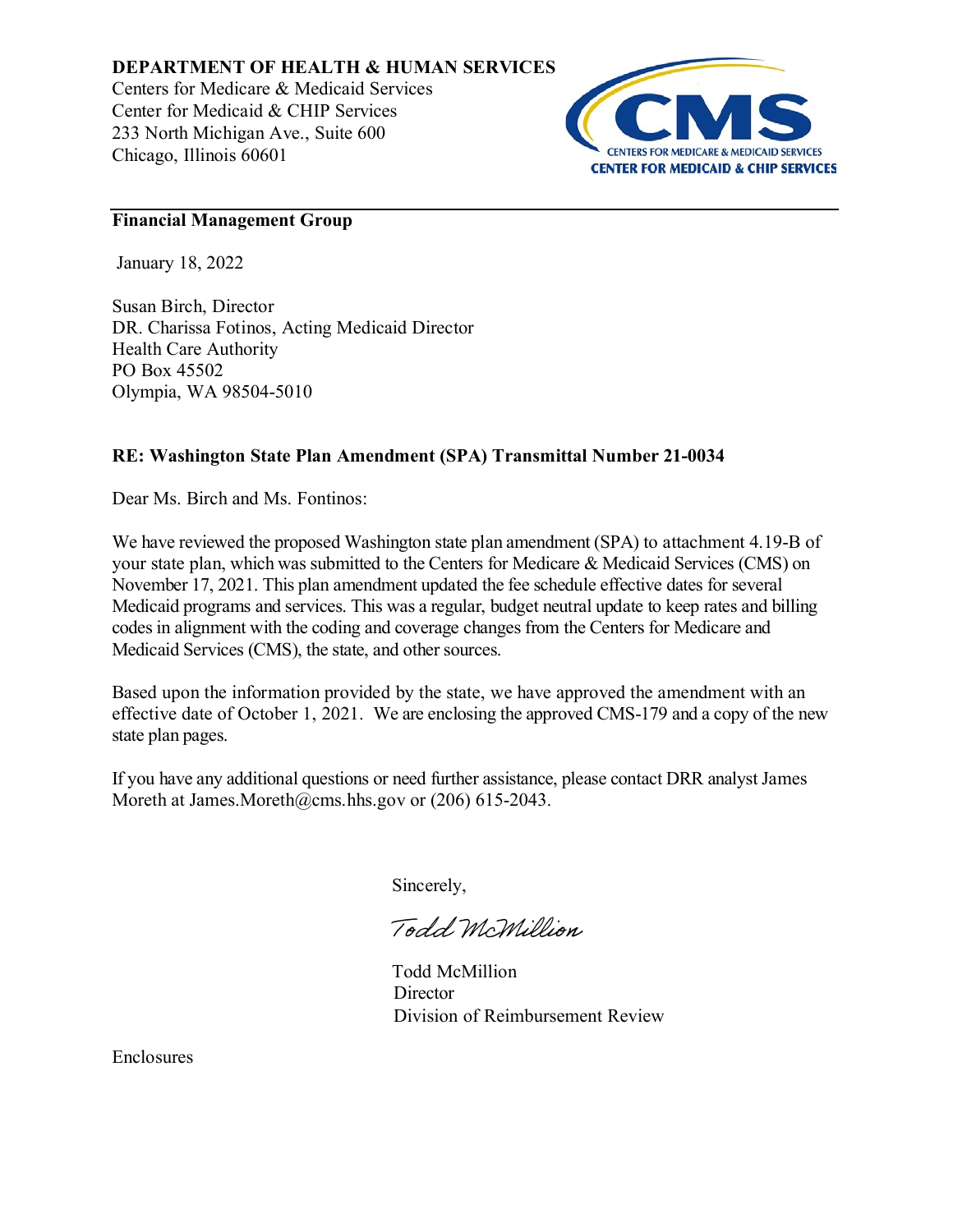| DEPARTMENT OF HEALTH AND HUMAN SERVICES<br>HEALTH CARE FINANCING ADMINISTRATION                                                                                        |                                                                                 | <b>FORM APPROVED</b><br>OMB NO. 0938-0193 |
|------------------------------------------------------------------------------------------------------------------------------------------------------------------------|---------------------------------------------------------------------------------|-------------------------------------------|
| <b>TRANSMITTAL AND NOTICE OF APPROVAL OF</b><br><b>STATE PLAN MATERIAL</b>                                                                                             | 1. TRANSMITTAL NUMBER:<br>21-0034                                               | 2. STATE<br>Washington                    |
| <b>FOR: HEALTH CARE FINANCING ADMINISTRATION</b>                                                                                                                       | 3. PROGRAM IDENTIFICATION: TITLE XIX OF THE<br>SOCIAL SECURITY ACT (MEDICAID)   |                                           |
| TO: REGIONAL ADMINISTRATOR<br>HEALTH CARE FINANCING ADMINISTRATION<br>DEPARTMENT OF HEALTH AND HUMAN SERVICES                                                          | 4. PROPOSED EFFECTIVE DATE<br>October 1, 2021                                   |                                           |
| 5. TYPE OF PLAN MATERIAL (Check One):                                                                                                                                  |                                                                                 |                                           |
| <b>NEW STATE PLAN</b><br>AMENDMENT TO BE CONSIDERED AS NEW PLAN<br>$\boxtimes$ AMENDMENT                                                                               |                                                                                 |                                           |
| COMPLETE BLOCKS 6 THRU 10 IF THIS IS AN AMENDMENT (Separate Transmittal for each amendment)                                                                            |                                                                                 |                                           |
| 6. FEDERAL STATUTE/REGULATION CITATION:<br>$1902(a)$ of the Social Security Act                                                                                        | 7. FEDERAL BUDGET IMPACT:<br>a. FFY 2022 \$0<br>b. FFY 2023 \$0                 |                                           |
| 8. PAGE NUMBER OF THE PLAN SECTION OR ATTACHMENT:                                                                                                                      | 9. PAGE NUMBER OF THE SUPERSEDED PLAN SECTION<br>OR ATTACHMENT (If Applicable): |                                           |
| Attachment 4.19-B pages 5, 16-1, 16-3, 16-4, 20, 20a                                                                                                                   | Attachment 4.19-B pages 5, 16-1, 16-3, 16-4, 20, 20a                            |                                           |
| 10. SUBJECT OF AMENDMENT:<br>October 2021 Fee Schedule Effective Dates                                                                                                 |                                                                                 |                                           |
| 11. GOVERNOR'S REVIEW (Check One):<br>GOVERNOR'S OFFICE REPORTED NO COMMENT<br>COMMENTS OF GOVERNOR'S OFFICE ENCLOSED<br>NO REPLY RECEIVED WITHIN 45 DAYS OF SUBMITTAL | $\boxtimes$ OTHER, AS SPECIFIED: Exempt                                         |                                           |
| 12. SIGNATURE OF STATE AGENCY OFFICIAL:                                                                                                                                | 16. RETURN TO:                                                                  |                                           |
| MDMSc<br>lan                                                                                                                                                           | Ann Myers                                                                       |                                           |
| 13. TYPED NAME:                                                                                                                                                        | <b>Rules and Publications</b>                                                   |                                           |
| Charissa Fotinos, MD, MSc                                                                                                                                              | Division of Legal Services                                                      |                                           |
| 14. TITLE:                                                                                                                                                             | Health Care Authority                                                           |                                           |
| Acting Medicaid Director                                                                                                                                               | 626 8 <sup>th</sup> Ave SE, MS: 42716                                           |                                           |
| 15. DATE SUBMITTED:<br>11/17/2021                                                                                                                                      | Olympia, WA 98504-2716                                                          |                                           |
| FOR REGIONAL OFFICE USE ONLY                                                                                                                                           |                                                                                 |                                           |
| 17. DATE RECEIVED:<br>November 17, 2021                                                                                                                                | 18. DATE APPROVED:<br><b>January 18, 2021</b>                                   |                                           |
| PLAN APPROVED - ONE COPY ATTACHED                                                                                                                                      |                                                                                 |                                           |
| 19. EFFECTIVE DATE OF APPROVED MATERIAL:<br>October 1, 2021                                                                                                            | 20. SIGNATURE OF REGIONAL OFFICIAL:<br>Iodd McMillion                           |                                           |
| 21. TYPED NAME:<br><b>Todd McMillion</b>                                                                                                                               | 22. TITLE:<br>Director, Division of Reimbursement Review                        |                                           |
| 23. REMARKS:                                                                                                                                                           |                                                                                 |                                           |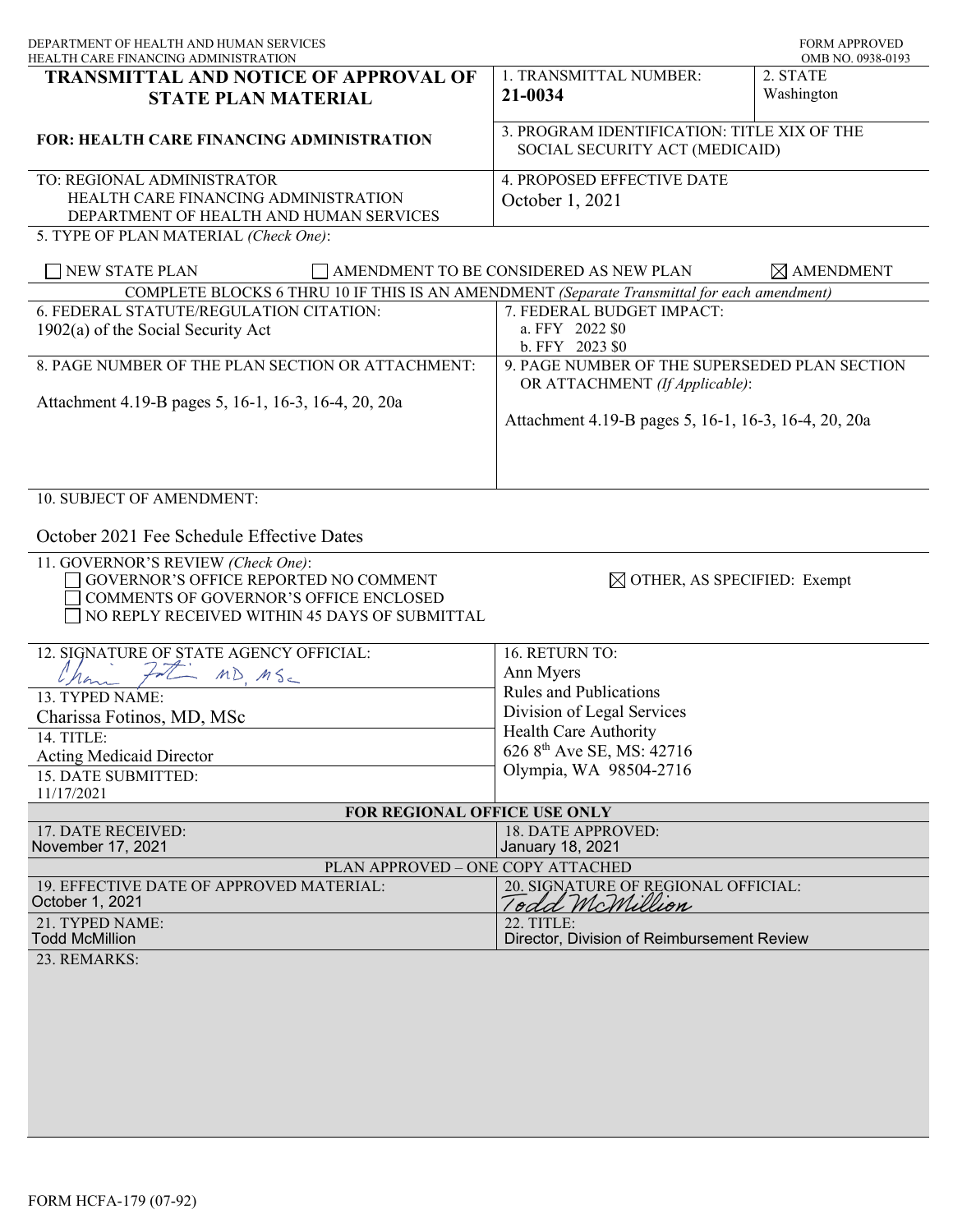\_\_\_\_\_\_\_\_\_\_\_\_\_\_\_\_\_\_\_\_\_\_\_\_\_\_\_\_\_\_\_\_\_\_\_\_\_\_\_\_\_\_\_\_\_\_\_\_\_\_\_\_\_\_\_\_\_\_\_\_\_\_\_\_\_\_\_\_\_\_\_\_

STATE: WASHINGTON

#### **POLICY AND METHODS USED IN ESTABLISHING PAYMENT RATES FOR EACH OF THE OTHER TYPES OF CARE OR SERVICE LISTED IN SECTION 1905 (A) OF THE ACT THAT IS INCLUDED IN THE PROGRAM UNDER THE PLAN (cont.)**

#### II. Clinic Services (cont.)

For clients enrolled with a managed care contractor, and effective April 1, 2014, the State anticipates that the managed care contractor will pay each clinic an encounter rate that is at least equal to the PPS rate specific to each clinic.

To ensure that the appropriate amounts are being paid to each clinic, the State will perform an analysis of the managed care contractor's data at least quarterly and verify that the payments made by the managed care contractor in the previous quarter were in compliance with Section 1902(bb)(5)(A) of the SSA. This process will apply to clinics reimbursed under the APM rate methodology and to clinics reimbursed under the PPS rate methodology.

At no time will a managed care organization be at risk for or have any claim to the supplemental payment portion of the rate which will be reconciled to ensure accurate payment of the obligated funds.

Covered services for Medicaid-Medicare patients are reimbursed as detailed in Supplement 1 to Attachment 4.19 (B), pages 1, 2, and 3.

Encounters are limited to one per client per day, except when:

- The client needs to be seen by different practitioners with different specialties; or
- The client needs to be seen multiple times on the same day due to unrelated diagnoses.

#### D. Non-hospital-owned Freestanding Ambulatory Surgery Centers

Freestanding ambulatory surgery centers (ASCs) are reimbursed in a manner similar to Medicare's ASC reimbursement model in effect prior to January 1, 2008*.* All ASC procedure codes are fit into one of nine payment groups, with each group having its own payment rate. New procedure codes are associated with the appropriate payment group based on their weights, which are set by CMS under its payment methodology in effect from January 1, 2008, forward. Any new procedure code is put into the payment group containing weights with which it is most similar. The agency pays for the first billed procedure code at 100%, the second at 50% and the third and subsequent procedure codes at zero.

Implantable devices are paid separately. For devices, the ASC bills the agency the amount the facility paid for the device, based on a manufacturer's invoice. The agency pays the invoiced amount.

Except as otherwise noted in the plan, fee schedule rates are the same for both governmental and private providers of these services. The agency's rates were set as of October 1, 2021, and are effective for dates of services on and after that date.

See 4.19-B I, General #G, for the agency's website where the fee schedules are published.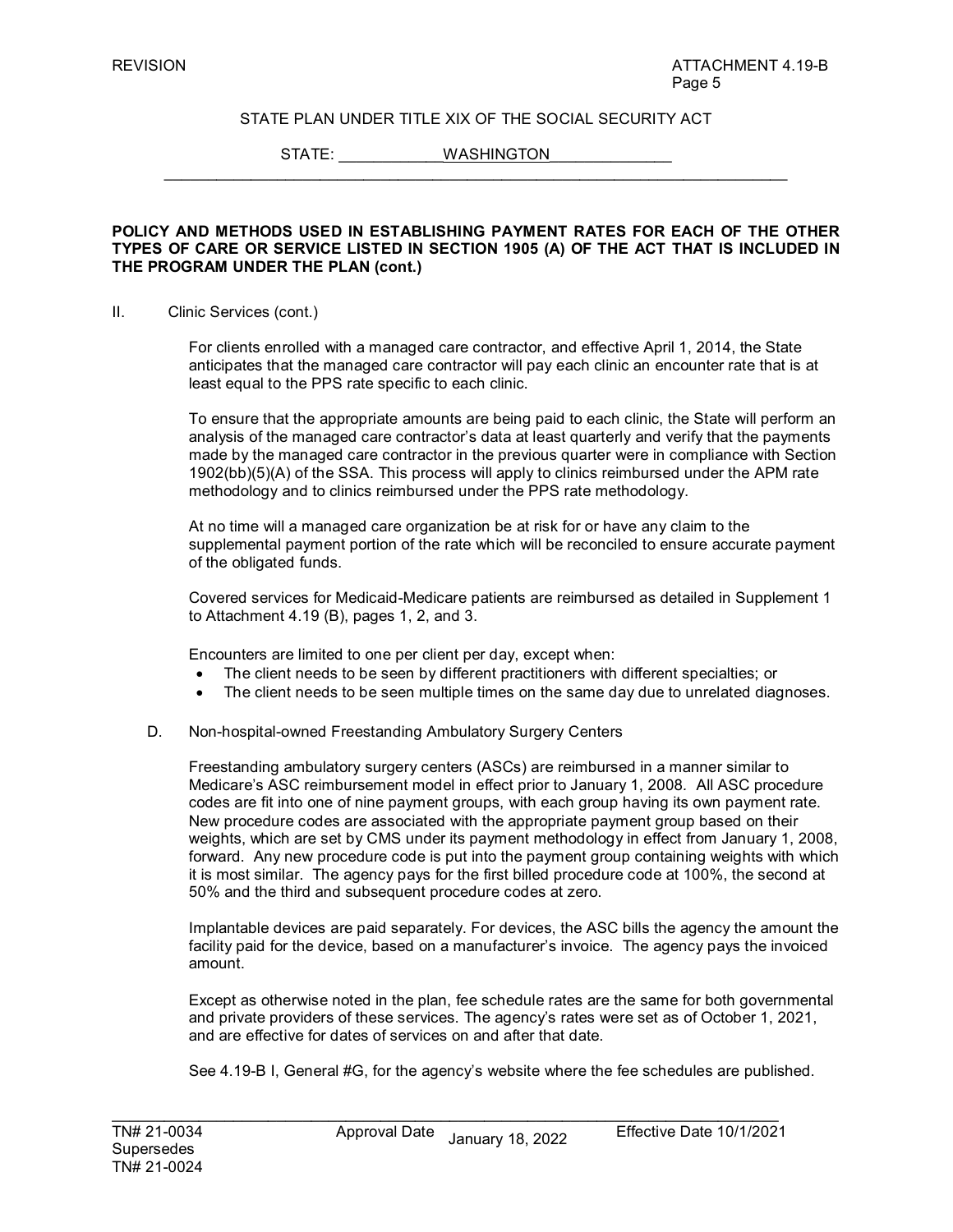State WASHINGTON

- VIII. Institutional Services (cont)
	- A. Outpatient hospital services (cont)
		- iii. Uses the wage index information established and published by the Centers for Medicare and Medicaid Services (CMS) at the time the OPPS rates are set for the upcoming year. Wage index information reflects labor costs in the cost-based statistical area (CBSA) where a hospital is located.
		- iv. Calculates the hospital-specific graduate medical education (GME) by dividing the direct GME cost reported on worksheet B, part 1, of the CMS cost report by the adjusted total costs from the CMS cost report.
		- v. Uses the EAPG software to determine the following discounts:
			- Multiple Surgery/Significant Procedure 50%
			- Bilateral Pricing 150%
			- Repeat Ancillary Procedures 50%
			- Terminated Procedures 50%
		- vi. Establishes a policy adjustor of 1.35 for services to clients age 17 and under, and establishes a policy adjustor of 1.10 for chemotherapy and combined chemotherapy/pharmacotherapy groups. These policy adjustors are not exclusive.

The statewide standardized conversion factor and all hospital-specific adjustments are effective October 1, 2021. See 4.19-B, I, General, #G for the agency's website where the fee schedule and conversion factors are published.

- c. Effective for dates of admission on or after July 1, 2013, supplemental payments will be paid for outpatient Medicaid services not to exceed the upper payment limit as determined by the available federal financial participation for fee-for-service claims. The supplemental payment is based on the distribution amount mandated by the legislature to the following hospital categories as defined in RCW 74.60.010:
	- Prospective Payment hospitals other than psychiatric or rehabilitation hospitals
	- Psychiatric hospitals
	- Rehabilitation hospitals
	- Border hospitals.

For hospitals designated as prospective payment system (PPS) hospitals, \$60,000,000 per state fiscal year. For hospitals designated as out-of-state border area hospitals, \$500,000 per state fiscal year.

The payment is calculated by applying the Medicaid fee-for-service rates in effect on July 1, 2009, to each hospital's Medicaid and CHIP outpatient fee-for-service claims and Medicaid and CHIP managed care encounter data for the base year as defined in RCW 74.60.010. This sum is divided by the aggregate total of all hospitals within each category to determine the individual hospital pro rata share percentage. The individual hospital payment is the pro rata percentage multiplied by the amount mandated to be distributed by the Legislature within each hospital category.

The payment will be made quarterly, by dividing the total annual disbursement amount by four (4) to calculate the quarterly amount.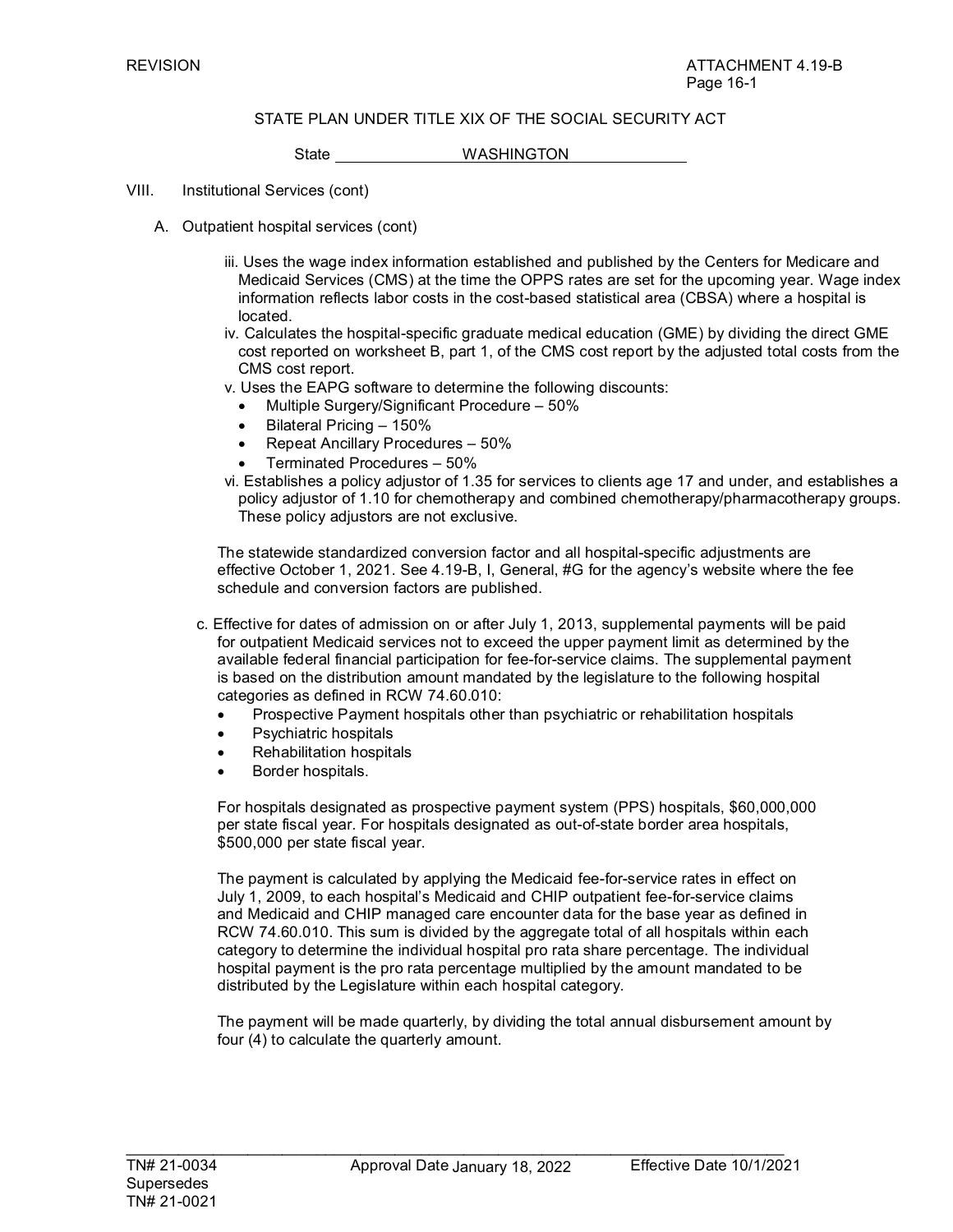\_\_\_\_\_\_\_\_\_\_\_\_\_\_\_\_\_\_\_\_\_\_\_\_\_\_\_\_\_\_\_\_\_\_\_\_\_\_\_\_\_\_\_\_\_\_\_\_\_\_\_\_\_\_\_\_\_\_\_\_\_\_\_\_\_\_\_\_\_\_\_\_

STATE: WASHINGTON

#### VIII. Institutional Services (cont)

A. Outpatient hospital services (cont)

2. Fee Schedule

For non-CAH hospitals and covered services not paid using the OPPS or the "hospital outpatient rate", the agency pays the lesser of the usual and customary charge or a fee based on an agency fee schedule for covered procedures*.* 

Services paid using the agency's fee schedule include, but are not limited to, physical therapy, occupational therapy, speech/language therapy, corneal transplants, and other hospital services as identified and published by the agency.

Except as otherwise noted in the plan, fee schedule rates are the same for both governmental and private providers of outpatient hospital services. The agency's outpatient fee schedule is effective for services provided on and after October 1, 2021. The fee schedule is updated quarterly in a budget neutral manner. See 4.19-B, I, General, #G for the agency's website where the fee schedules are published.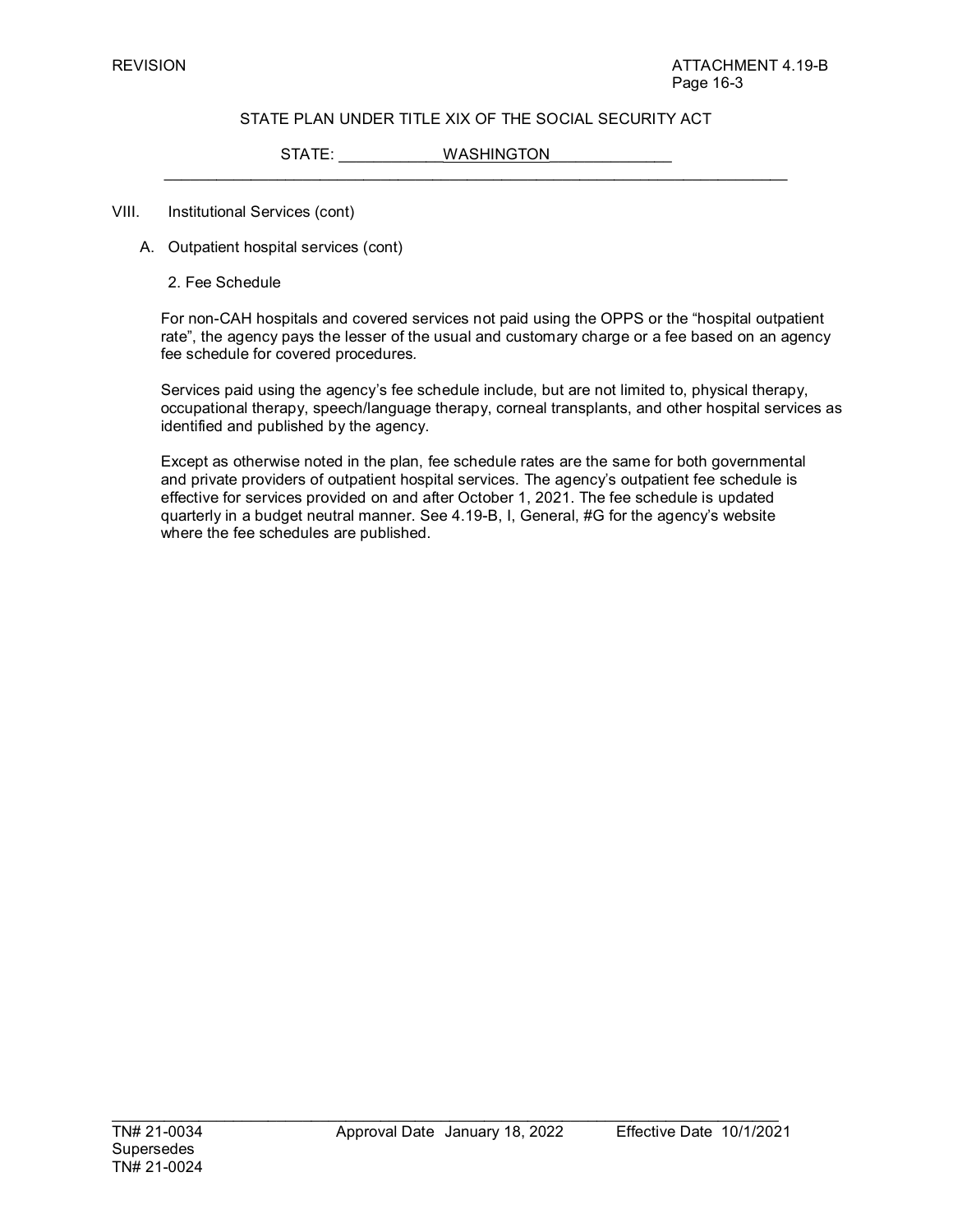\_\_\_\_\_\_\_\_\_\_\_\_\_\_\_\_\_\_\_\_\_\_\_\_\_\_\_\_\_\_\_\_\_\_\_\_\_\_\_\_\_\_\_\_\_\_\_\_\_\_\_\_\_\_\_\_\_\_\_\_\_\_\_\_\_\_\_\_\_\_\_\_

STATE: WASHINGTON

- A. Outpatient hospital services (cont)
	- 3. Hospital Outpatient Rate

The "hospital outpatient rate" is a hospital-specific rate having as its base the hospital's inpatient ratio of costs-to-charges (RCC) adjusted by an outpatient adjustment factor that factors annual cost and charge level changes into the rate. The "hospital outpatient rate" is used to reimburse under OPPS as explained earlier in this subsection, or for non-CAH hospitals exempt from the agency's OPPS, for all other covered outpatient services (those not mentioned in the previous paragraphs as covered by fee schedule) on the hospital's outpatient claim.

Except as otherwise noted in the plan, fee schedule rates are the same for both governmental and private providers of outpatient hospital services. The agency's outpatient fee schedule is effective for services provided on and after October 1, 2021. See 4.19-B, I, General, #G for the agency's website where the fee schedules are published.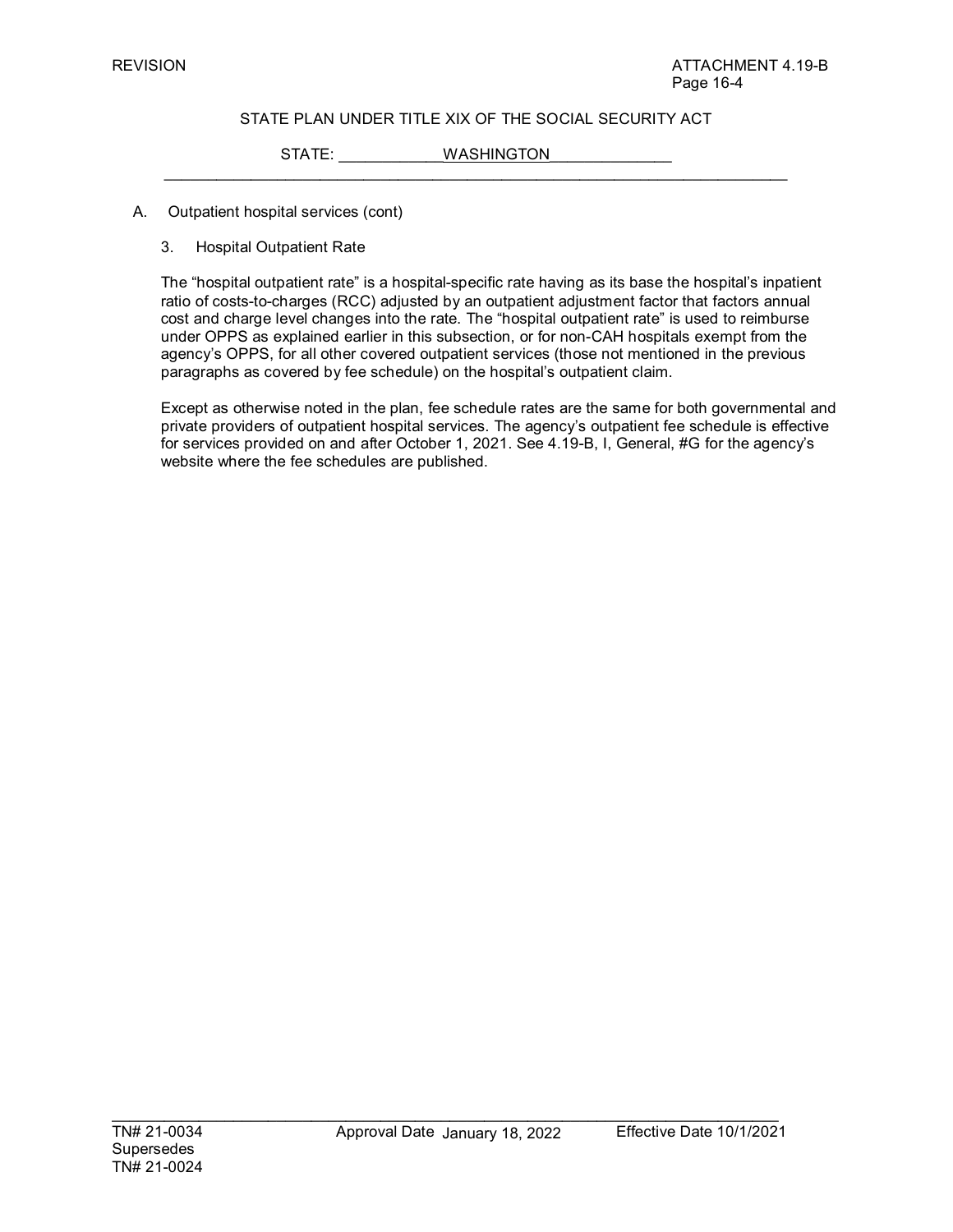\_\_\_\_\_\_\_\_\_\_\_\_\_\_\_\_\_\_\_\_\_\_\_\_\_\_\_\_\_\_\_\_\_\_\_\_\_\_\_\_\_\_\_\_\_\_\_\_\_\_\_\_\_\_\_\_\_\_\_\_\_\_\_\_\_\_\_\_\_\_\_\_

STATE: WASHINGTON

POLICY AND METHODS USED IN ESTABLISHING PAYMENT RATES FOR EACH OF THE OTHER TYPES OF CARE OR SERVICE LISTED IN SECTION 1905 (A) OF THE ACT THAT IS INCLUDED IN THE PROGRAM UNDER THE PLAN (cont.)

- IX. Other Noninstitutional Services (cont.)
	- B. The Medicaid agency makes payment for transportation to and from medically necessary services covered by a client's medical assistance program as specifically listed below.
		- 1. Ambulance services for emergency situations are paid as an optional medical service through direct vendor payments based on fee-for-service.
		- 2. All non-emergency transportation services, to assure clients have access to and from covered services, are provided using either administrative matched dollars or medical match dollars in accordance with Section 42 CFR 431.53 and Attachment 3.1-C.
		- 1. Except as otherwise noted in the plan, fee schedule rates are the same for both governmental and private providers of transportation services. The agency's fee schedule rate was set as of October 1, 2021, and is effective for services provided on or after that date. See 4.19-B I, General, #G, for the agency's website where the fee schedules are published.
		- 4. In the case of a governor-declared state of emergency and when the agency determines it is appropriate, the agency may elect to make supplemental payments for transportation services provided in connection with the emergency.

Back to TOC